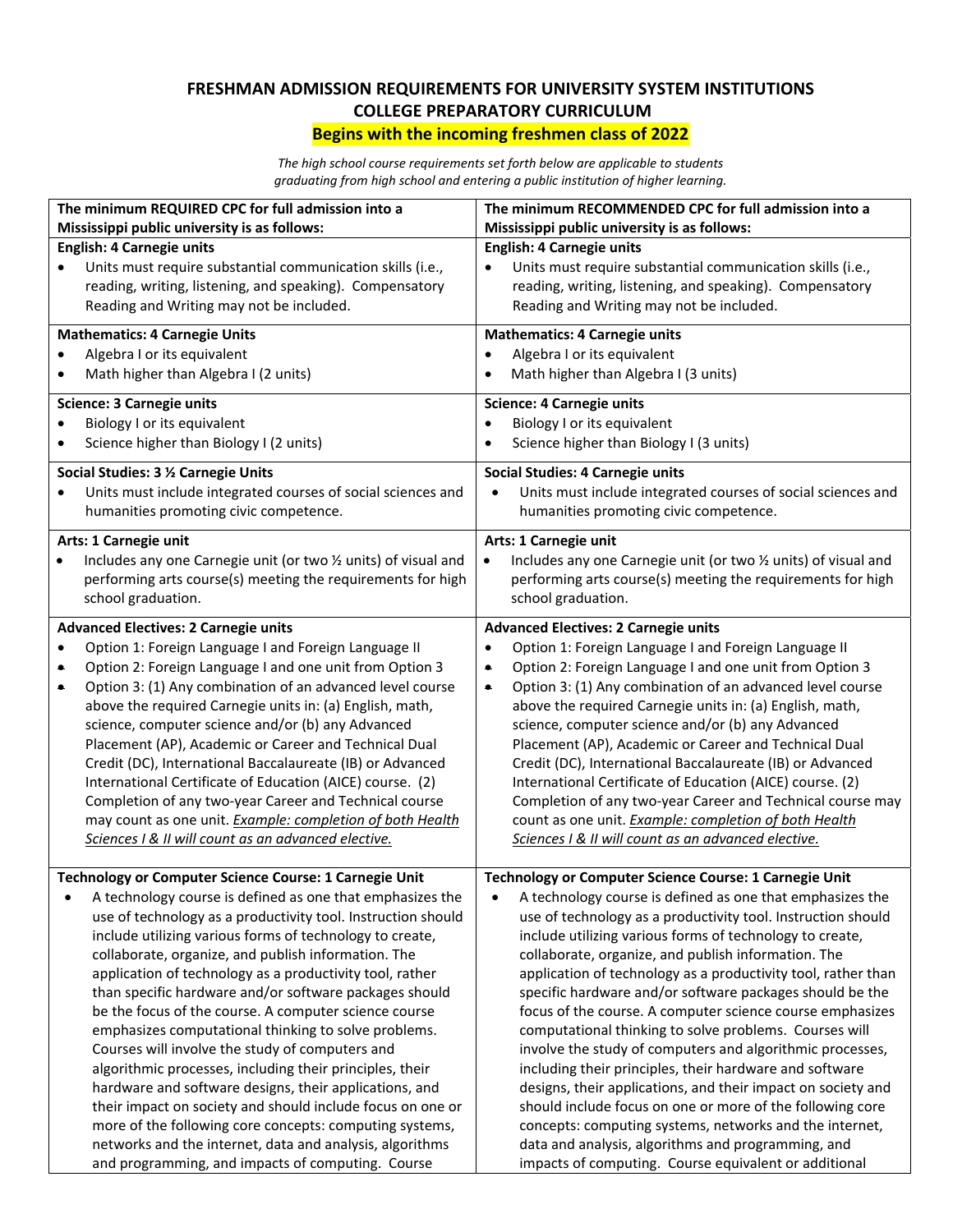| equivalent or additional advanced elective may be |
|---------------------------------------------------|
| acceptable for non-Mississippi residents.         |

| <b>Total Carnegie units: 18 % Carnegie Units</b> | Total Carnegie units: 20 Carnegie Units |
|--------------------------------------------------|-----------------------------------------|
| .                                                |                                         |

- **Notes:**
- **Pre-High School units:** Courses taken prior to high school will be accepted for admission provided the course earns Carnegie credit and the content is the same as the high school course.
- **Substitutions:** Advanced Placement (AP), International Baccalaureate (IB, Academic or Career and Technical Dual Credit (DC) and Advanced International Certificate of Education (AICE) courses may be substituted for each requirement in the College Preparatory Curriculum
- **Course Acceptance:** A course may not be used to satisfy more than one requirement.
- The Required and Recommended College Preparatory Curricula (CPC) are approved by the IHL Board of Trustees, The Mississippi Department of Education maintains the MDE Secondary Course Manual with CPC classifications for each course.

## **IHL Board Policy §602.B. FULL ADMISSION**

Full admission to any of the eight public universities will be granted to the following:

- 1. Complete the College Prep Curriculum (CPC) with a minimum 3.2 high school grade point average (GPA) on the CPC; **OR**
- 2. Complete the CPC with a minimum 2.5 high school GPA or a class rank in the top 50 percent and a score of 16 or higher on the ACT\* (Composite); **OR**
- 3. Complete the CPC with a minimum 2.0 high school GPA on the CPC and a score of 18 or higher on the ACT\* (Composite); **OR**
- 4. NCAA Division I standards for student‐athletes who are "full‐qualifiers" or "academic redshirts" are accepted as equivalent to the admission standards established by the Board.

\*In lieu of the ACT scores, students may submit equivalent SAT scores. Students scoring below 16 on the ACT (Composite) or the equivalent SAT are encouraged to participate in the Year-Long Academic Support Program during *their freshman year.*

## **IHL Board Policy §608. INTERMEDIATE COURSES**

- A. All entering students admitted under Board Policy 602 enrolled at an IHL university with an ACT Mathematics subtest score of 16 or less will be required to take Intermediate Mathematics during their first semester of enrollment. At the discretion of the admitting IHL institution, students whose Mathematics subtest score is 17, 18 or 19 may be required to take Intermediate Mathematics. Students with a minimum ACT Mathematics subtest score of 15 who have completed the Mississippi Department of Education approved mathematics transitional course with a grade of "80" or higher will not be required to take Intermediate Mathematics and should be enrolled in a college-level mathematics course during their first semester of enrollment.
- B. All entering students admitted under Board Policy 602 enrolled at an IHL university with an ACT English subtest score of 16 or less will be required to take Intermediate English during their first semester of enrollment. At the discretion of the admitting IHL institution, students whose English subtest score is 17, 18 or 19 may be required to take Intermediate English. Students with a minimum ACT English subtest score of 15 who have completed the Mississippi Department of Education approved literacy transitional course with a grade of "80" or higher will not be required to take Intermediate English and should be enrolled in a college-level English course during their first semester of enrollment.
- C. All entering students admitted under Board Policy 602 enrolled at an IHL university with an ACT Reading subtest score of 16 or less will be required to take Intermediate Reading during their first semester of enrollment. At the discretion of the admitting IHL institution, students whose Reading subtest score is 17, 18 or 19 may be required to take Intermediate Reading. Students taking Intermediate Reading should not be permitted to take reading‐intensive courses, such as History. Students with a minimum ACT Reading subtest score of 15 who have completed the Mississippi Department of Education approved literacy transitional course with a grade of "80" or higher will not be required to take Intermediate Reading.